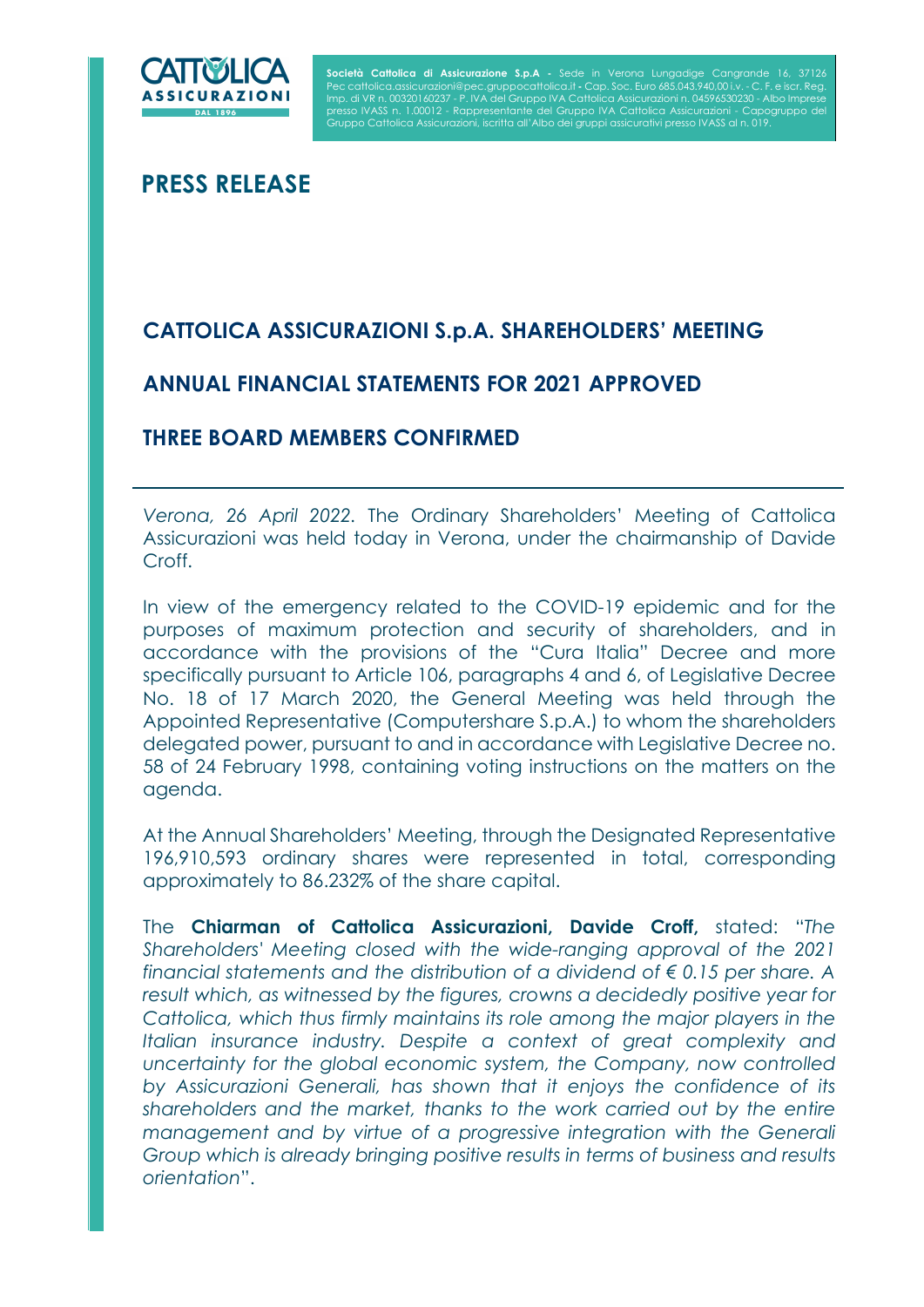

### 1. Approval of the 2021 financial statements and the accompanying report, with consequent and related resolutions.

The 2021 financial year closed at consolidated level with total premium income from direct and indirect Non-Life and Life business up 9.8% to €5,166m. In Life business, there was a 16.6% increase thanks to growth in Unit Linked business (+152.3%). Premium income from direct Non-Life business is also up 1.4% thanks to the Non-Motor business.

The operating result fell by -14.7% to €300m. Group net profit at €96m (€36m FY2020) improved significantly compared to the previous year, despite €164m in write-downs (of which €145m related to goodwill impairment of joint venture companies with BancoBPM group).

Cattolica Assicurazioni's Solvency II ratio as at December 31st, 2021 was 203% including the dividend effect. The ratio is calculated according to the Standard Formula with use of the Undertaking Specific Parameters (USP) authorized by the Supervisory Authority. The ratio shows a recovery compared to FY2020 (188%).

The Shareholders' Meeting approved, with the majority provided for by the Law and the Articles of Association and precisely with the percentage equal to approximately 99.993% of the ordinary shares represented at the Meeting, Cattolica Assicurazioni's 2021 Financial Statements.

### 2. Appointment of a new statutory auditor for the financial years 2022-2030 and determination of the related fee after early consensual termination of the appointment of the current auditor.

The Shareholders' Meeting approved with a majority of about 99.996% of those entitled, the appointment of KPMG S.p.A. for the legal audit of the accounts for the financial years 2022 - 2030.

As provided for by the reference regulations, the resolution of the Shareholders' Meeting was taken on the basis of the recommendation, prepared pursuant to art. 16 of EU Regulation 537/2014, containing the preference expressed by the Management Control Committee in favor of the assignment to KPMG S.p.A., as an alternative to maintaining the current audit assignment by BDO Italia S.p.A..

As a consequence of the appointment of KPMG S.p.A., it was necessary, at the same time, to terminate in advance the audit engagement granted to BDO Italia S.p.A. in December 2021. The Shareholders' Meeting, therefore, taking into account the position expressed by the Board of Statutory Auditors and the absence of observations by BDO Italia S.p.A., approved the consensual termination of the current engagement of this auditing firm pursuant to art. 13 Legislative Decree 39/2010 and 7 DM 261/2012.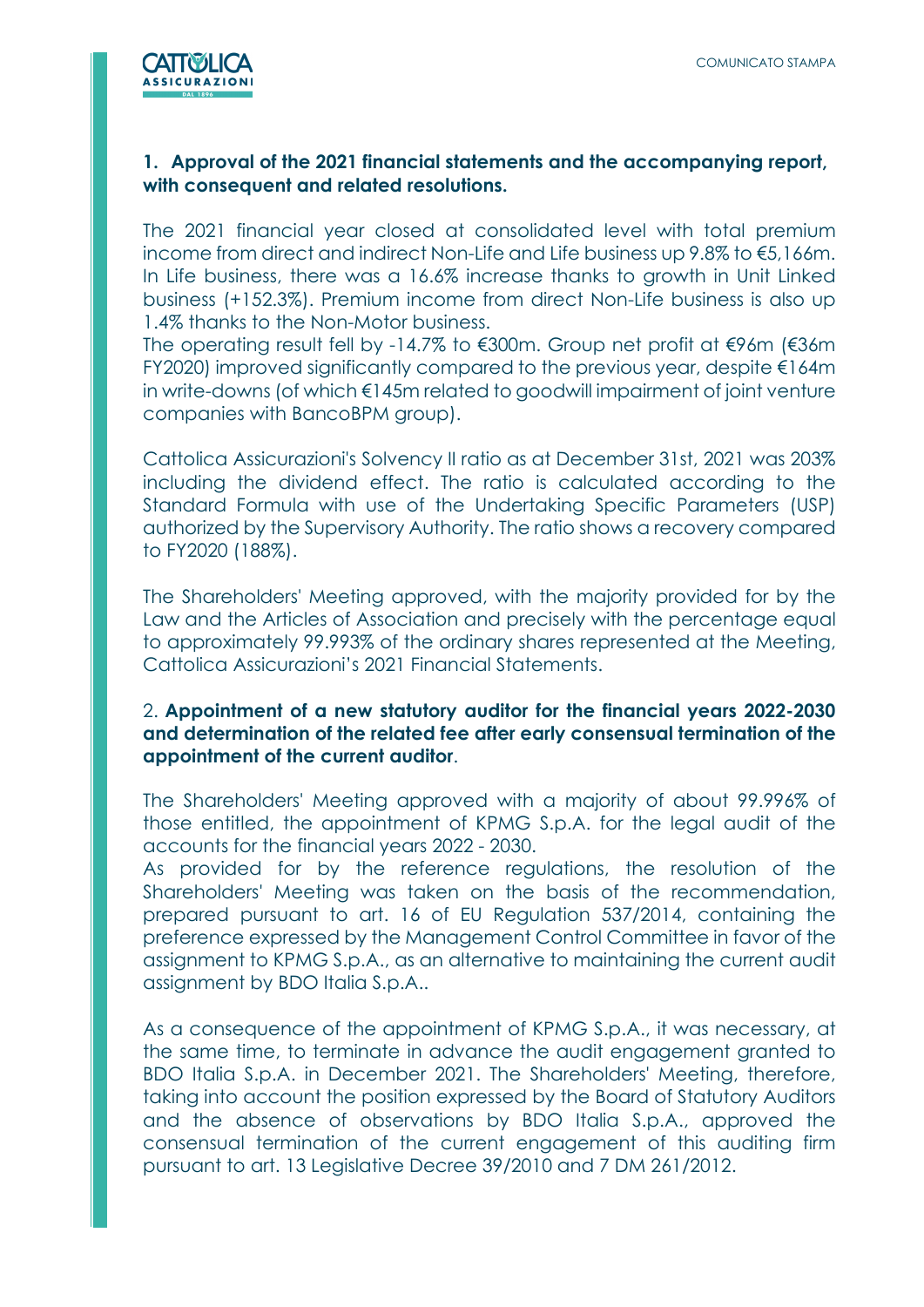

Today's appointment of KPMG S.p.A., formerly the auditor of the parent company Assicurazioni Generali S.p.A., is in line with the view of the single auditor of the Group and allows for significant synergies in the performance of audits, with consequent effects in terms of effectiveness and efficiency of the legal audit activity, as well as a simplification with regard to the application of the rules on independence.

#### 3. Appointment, pursuant to art. 2386 of the Italian Civil Code and art. 24.4 of the Articles of Association, of 3 (three) members of the Board of Directors, of which 1 (one) member of the Control Management Committee.

The Shareholders' Meeting with the majority required by the Law and the Articles of Association, and specifically with the percentage of approximately 99.994% of the ordinary shares represented at the Meeting, appointed the following members of the Board of Directors: Section 1:

- Cristina Rustignoli, born in Monfalcone (GO) on 11/02/1966

- Francesco Bardelli, born in Varese on 04/02/1976 Section 2:

- Carlo Maria Pinardi, born in Milan on 11/12/1957.

4. Report on the remuneration policy and on the remuneration paid: a) Approval of the first section of the Report on the remuneration policy and on the remuneration paid, pursuant to art. 123 ter, paragraph 3 of Legislative Decree 58/1998 and of articles 41, 59 and 93 of IVASS Regulation 38/2018. b) Resolution on the second section of the Report on the remuneration policy and on the remuneration paid, pursuant to art. 123 ter, paragraph 6 of Legislative Decree 58/1998.

The Shareholders' Meeting approved, with the majority required by law and by the Articles of Association, the Report on remuneration policy and on the remuneration paid, and specifically with the percentage of about 99.94% of the shareholders entitled represented at the meeting, it approved the first section of the report; with the percentage of about 98.401% of the shareholders entitled represented at the meeting it voted in favour of the second section of the report.

\* \* \*

Pursuant to paragraph 2 of Article 154-bis of the Consolidated Law on Finance, Corporate Financial Reporting Manager Atanasio Pantarrotas declares that the accounting information contained in this press release matches the company documents, books and financial records.

\* \* \*

The financial statements approved by the Shareholders' Meeting held today, together with the documents required by current regulations, and the